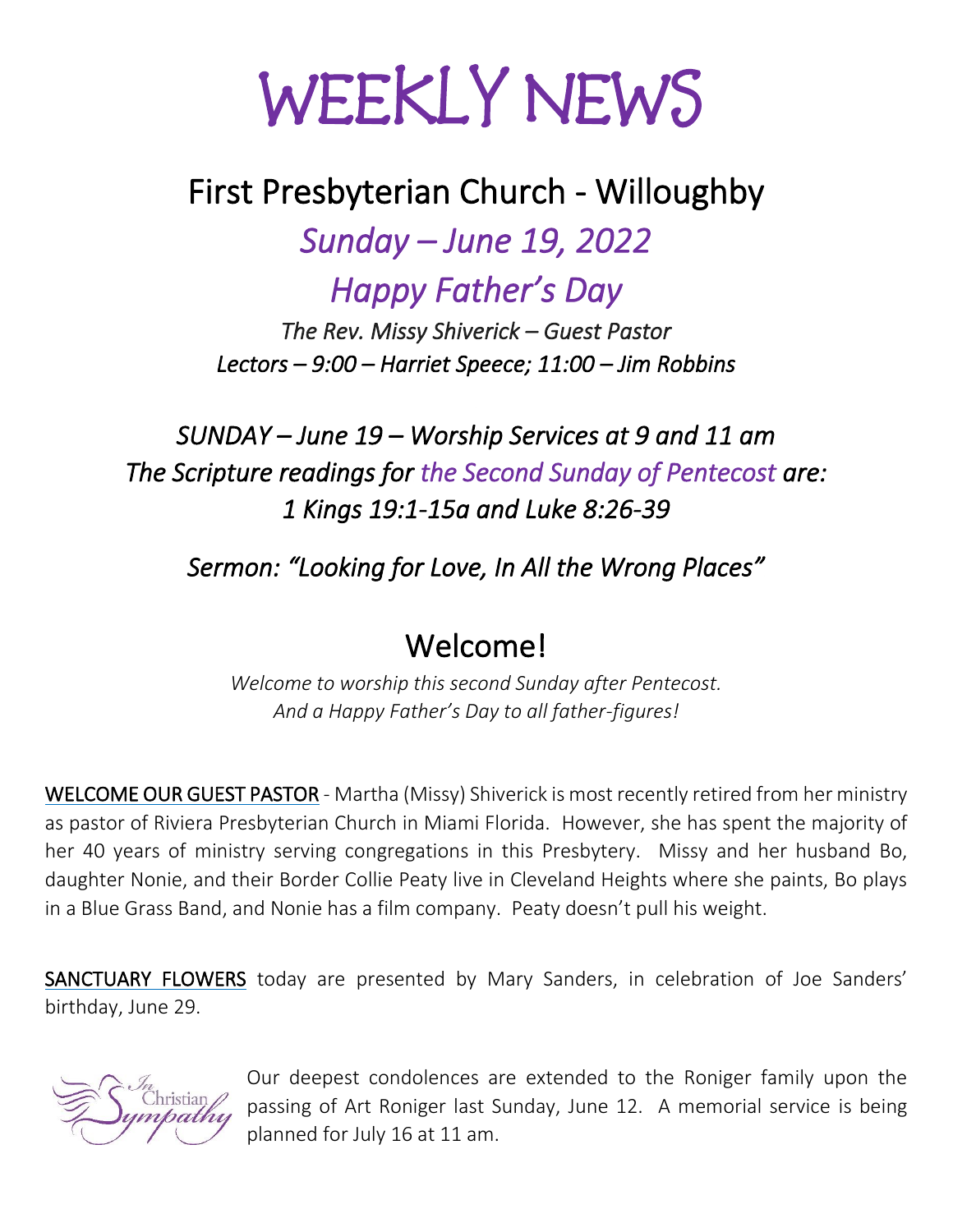

As you may have noticed, the project to repair and update the Sanctuary and the organ has begun and will last for approximately eight weeks. While the project is underway, worship services are being held in the WPG

Community Room. During this time, services WILL NOT BE LIVESTREAMED – but will be recorded and available to watch at *[http://www.fpcwilloughby.org](http://www.fpcwilloughby.org/)* afterward.

A request goes out to any who can lend a hand in setup and teardown of chairs/tables on Sundays – come early or stay late to help place things where they need to be. Thank you for your patience and flexibility.

#### PRAYER CONCERNS

We pray for all of our members and friends in need of prayer for concerns of any kind. Names are not included here for privacy on the internet. We also pray for peace in the world, and for all those affected by the COVID-19 virus.

#### IF YOU WISH TO UPDATE YOUR PRAYER REQUEST AND KEEP SOMEONE ON THE PRAYER LIST, PLEASE SEND YOUR REQUESTS AND UPDATES TO THE CHURCH OFFICE THIS WEEK!

**PRAYER CHAIN –** If you have prayer requests – of concern or joy – and would like to share them with your church family, please send them to the church office at office@fpcwilloughby.org and indicate whether the request is for sending out on the prayer chain, listing in the bulletin, or both.

Remember, sending cards to our homebound friends would perhaps brighten their days. Please consider dropping a note in the mail or giving them a call. Printed directories are available in the entry hall of the church. If you need addresses or phone numbers, please contact Gail in the church office.



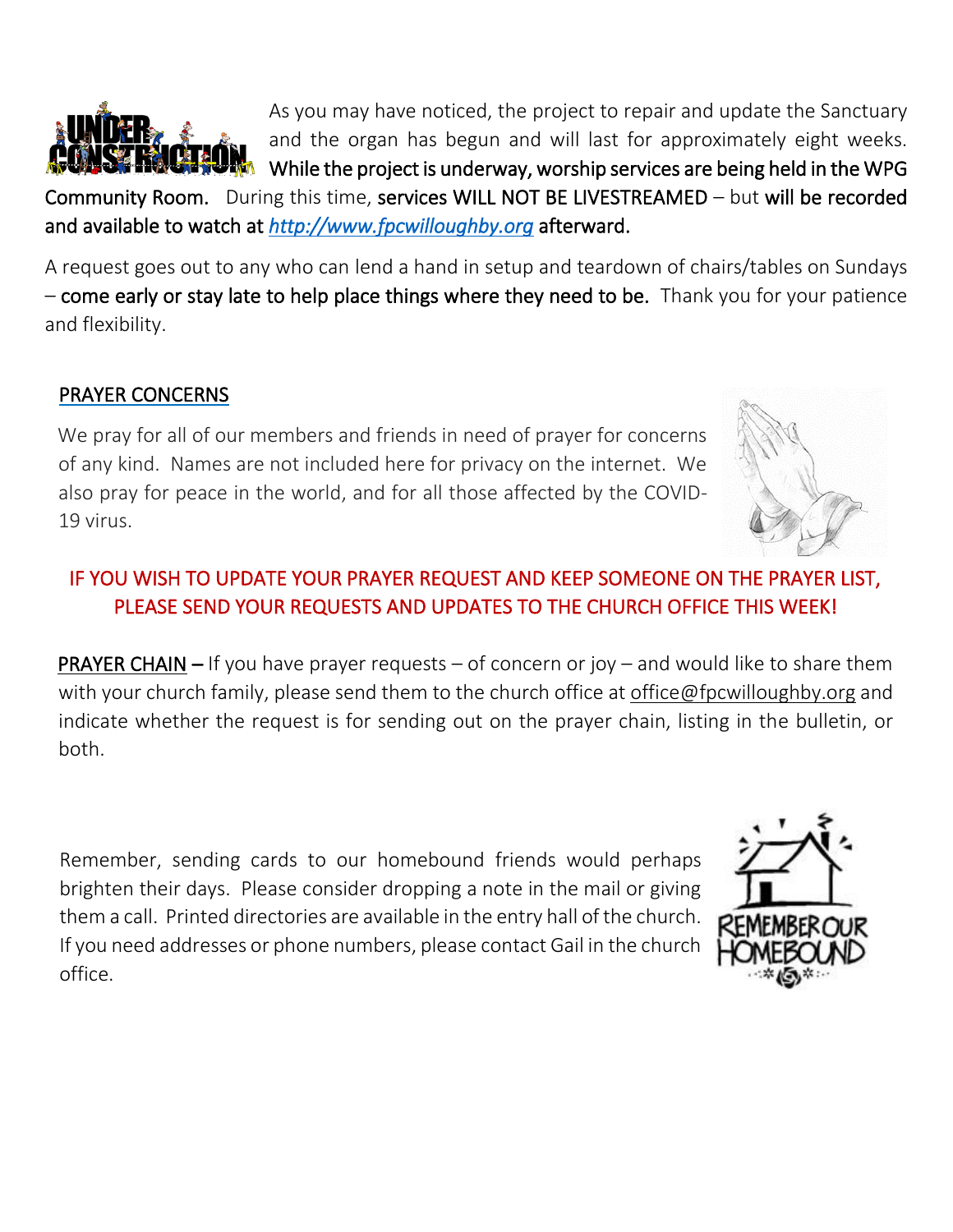## SIGNS OF OUR FAITHFULNESS

June 12, 2022 Attendance: 71 in person; 6 online

Thank you so much for your consistent giving. Your dedication is so very much appreciated!

To give, you can:

- Place your offerings in the Offerings Box in the Sanctuary
- send your gifts through the mail
- bring your gifts by the church (place in big black mailbox outside)
- set up automatic payment through your bank
- or give online through our *PayPal* button at [www.fpcwilloughby.org/Giving](http://www.fpcwilloughby.org/Giving)



MISSION COMMITTEE FREE-FOOD DISTRIBUTION - Requested food donations for the month are: Healthy cereals, peanut butter and jelly/jam, canned fruit, hamburger/tuna helper and paper towels. Items can be placed in the grocery cart at the church entrance on Wednesday and Thursday morning each week. Your kind donations enable us to feed the hungry and help those in need in our community through our Free-Food Distribution at 4:00 pm each Monday.

## Upcoming Fellowship Events! Mark your calendars – Save the Date!

Saturday – July  $16 - 5$  pm Chapin Forest Reservation – Walk and light dinner.

Thursday – July  $21 - 6:30$  pm Music in the Park – DTW - Wes Point Park

Friday – August 26 - 5:30 pm Lake County Captains Baseball Game & Fireworks

Check the flyers posted in the church, our Facebook Page and website for all the information.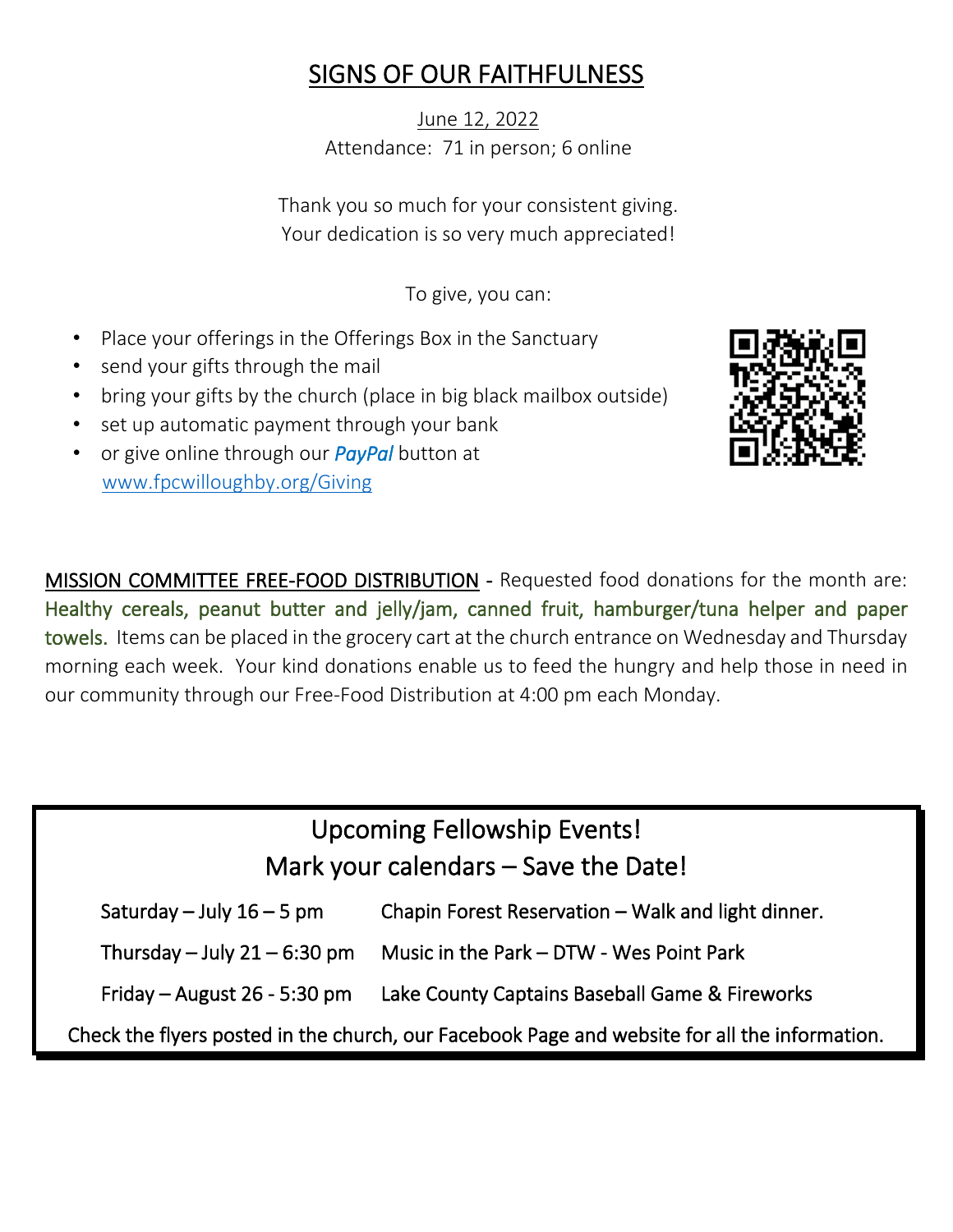#### First Presbyterian Church - Willoughby Christian Education

We are evaluating and continuing to adjust our programming as participation evolves. The following are current plans, with changes announced when necessary.

- Childcare for infant to Pre-K is available from 8:45 am to Noon Sunday mornings in the toddler room year 'round with occasional closings.
- Pre-K (age 4) to Grade 5 Sunday School is on break until fall.
- Grades 6 to 12 meet as youth group. Pastor Shane and Deborah Nanney are currently leading activities for this group. An email and texting group of parents and teens is utilized to communicate meeting times and events.
- Sunday Adult Ed Class has ended for the season and will resume in the fall.
- Tuesday night Bible Study will reconvene in the fall.

## JUNE LECTIONARY

| June 5  | Acts 2:1-21          | John 14:8-17  | Pentecost             |
|---------|----------------------|---------------|-----------------------|
| June 12 | Romans $5:1-5$       | John 16:12-15 | <b>Trinity Sunday</b> |
| June 19 | Galatians 3:23-29    | Luke 8:26-39  | Pentecost II          |
| June 26 | Galatians 5:1, 13-25 | Luke 9:51-62  | Pentecost III         |